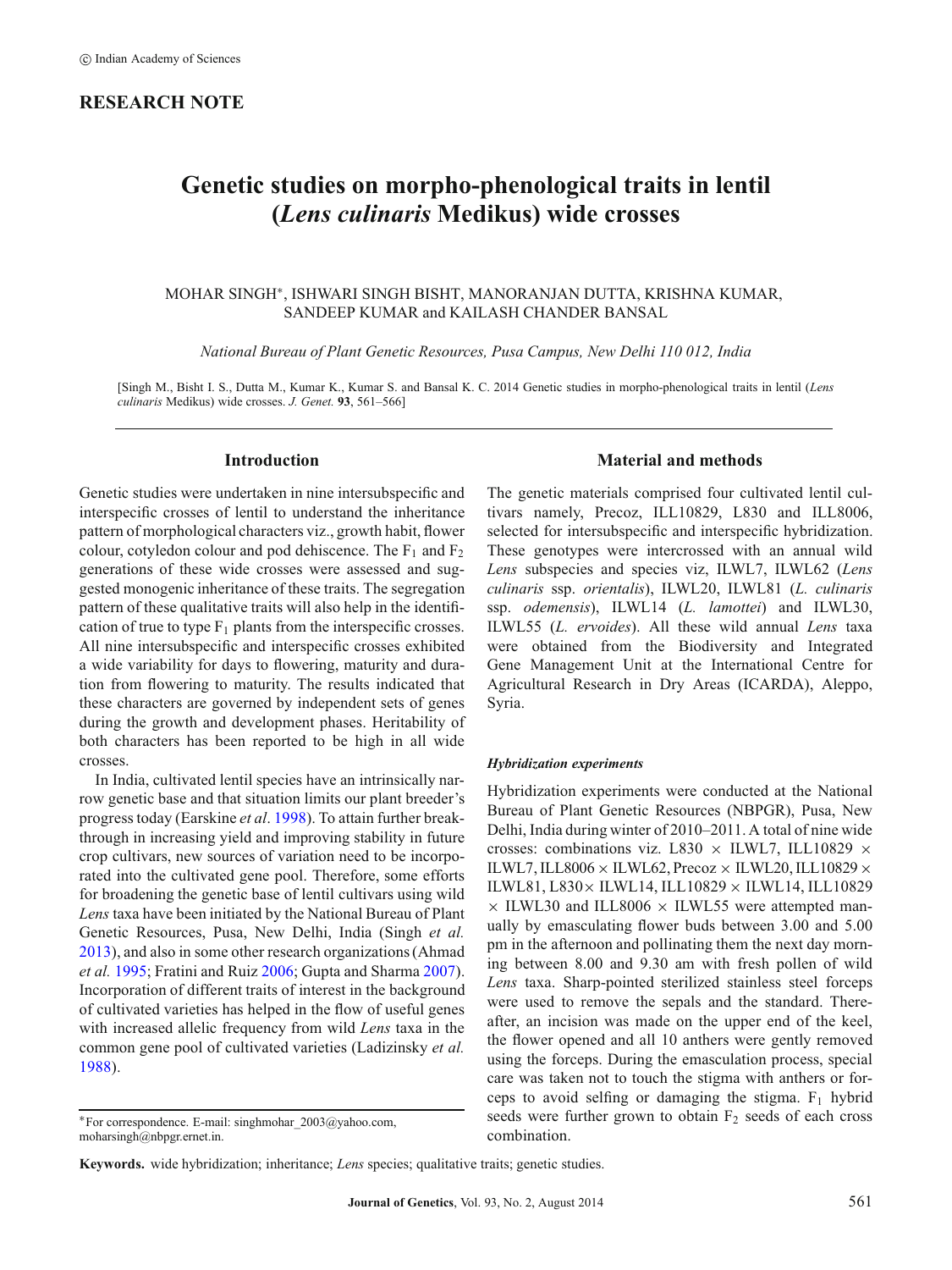## *Hybridity testing*

Besides morphological markers, true hybridity of  $F_1$  plants was also confirmed using inter simple sequence repeats (ISSR) markers. For this, total genomic DNA was extracted from the  $F_1$ s and their respective parents by CTAB method as described by Saghai-Maroof *et al.* [\(1984\)](#page-5-6) with minor modifications. Subsequently, DNA was purified eliminating various contaminants and made ready for PCR. PCR amplification was carried out with 50 ng of genomic DNA, 1.5 mM MgCl2 (Sigma, Aldrich, MO, USA), 1.2 U *Taq* DNA polymerase (Bangalore Genei, Bangalore, India),  $1 \times$ PCR buffer (Sigma,), 0.5  $\mu$ M primer and 0.2 mM of dNTP mix (Sigma,). The volume was diluted to 40  $\mu$ L with sterile distilled water. PCR was carried out in PTC 200 (MJ Research, MA, USA) thermo cycler. Thermo-cycling conditions consisted of initial denaturation at 94◦C for 5 min followed by 40 cycles of denaturation at 94◦C for 1 min, annealing at 50◦C for 1 min and primer extension at 72◦C for 1 min. Additionally, final extension was carried out at 72◦C for 5 min, followed by storage at 4◦C until removing from the machine. Electrophoresis, 1.5% agarose was carried out at 100 V for 2–3 h. The gels were stained with ethidium bromide and visualized under UV light in a Gel Documentation System Uvitac Cambridge, Cambridge, UK.

#### *Field evaluation of morpho-phenological traits*

Parental lines and their  $F_1$  and  $F_2$  generations of all nine crosses were studied to infer the inheritance pattern of some important morphological traits. Each  $F_2$  plant was assessed for contrasting characters (table [1\)](#page-1-0) and the chi-square test for goodness of fit was used to determine the genetics of

<span id="page-1-0"></span>**Table 1.** Morphological characters of cultivated and wild *Lens* taxa.

these characters. Yate's correction factor was also used where the population size was too small with one degree of freedom (Yates [1934\)](#page-5-7). Likewise, 10 random plants from the parents and all plants from each cross combination in  $F_2$ were observed for days to flowering, days to maturity and days from flowering to maturity. Phenotypic variability was assessed from the range, mean and coefficient of variation for the above three traits. However, heritability in broad sense  $(H_b^2)$  was estimated using the mean of parental and the F<sub>2</sub> variances. Genotypic variance ( $\sigma_G^2$ ) was calculated by subtracting the average variance of parents ( $\sigma_{\rm E}^2$ ) from the variance of  $F_2(\sigma_p^2)$  as follows:

$$
H_b^2 = \frac{\sigma_G^2}{\sigma_P^2} = \frac{\sigma_P^2 - \sigma_E^2}{\sigma_P^2}.
$$

#### **Results**

True nature of hybrids under study was confirmed by the morphological traits in  $F_1$  generation from the donors. ISSR markers were used to test the hybridity and purity of each wide cross combination for developing reliable  $F_2$  populations. A total of 120 ISSR primers was screened and only three primers were found useful for confirming the true hybridity.

#### *Inheritance of morphological traits*

*Growth habit*: Totally four intersubspecific and interspecific cross combinations between erect and spreading type parents were attempted for Precoz  $\times$  ILWL20, Precoz  $\times$ ILWL62, Precoz  $\times$  ILWL81 and Precoz  $\times$  ILWL30. The  $F_1$  plants had erect growth habit and the segregation data

| Accession                                  | Growth habit  | Flower colour | Pod dehiscence | Cotyledon colour |
|--------------------------------------------|---------------|---------------|----------------|------------------|
| L830                                       | Semispreading | Purple        | Nondehiscence  | Orange           |
| (L. culinaris ssp. culinaris)              |               |               |                |                  |
| ILL10829                                   | Semispreading | White         | Nondehiscence  | Orange           |
| $(L.$ culinaris ssp. culinaris)<br>ILL8006 | Erect         | Purple        | Nondehiscence  | Orange           |
| ( <i>L. culinaris ssp. culinaris</i> )     |               |               |                |                  |
| Precoz                                     | Erect         | White         | Nondehiscence  | Yellow           |
| $(L.$ culinaris ssp. culinaris)            |               |               |                |                  |
| ILWL7                                      | Spreading     | Purple        | High           | Olive green      |
| ( <i>L. culinaris ssp. orientalis</i> )    |               |               |                |                  |
| ILWL62                                     | Spreading     | Purple        | High           |                  |
| ( <i>L. culinaris ssp. orientalis</i> )    |               |               |                |                  |
| ILWL20                                     | Spreading     | White         | High           | Yellow           |
| ( <i>L. culinaris ssp. odemensis</i> )     |               |               |                |                  |
| ILWL81                                     | Spreading     | Purple        | High           | Yellow           |
| ( <i>L. culinaris ssp. odemensis</i> )     |               |               |                |                  |
| ILWL14                                     | Spreading     | Purple        | High           | Yellow           |
| (L. lamottei)                              |               |               |                |                  |
| ILWL30                                     | Spreading     | Purple        | High           | Orange           |
| ( <i>L. ervoides</i> )                     |               |               |                |                  |
| ILWL55                                     | Spreading     | Purple        | High           | Yellow           |
| ( <i>L. ervoides</i> )                     |               |               |                |                  |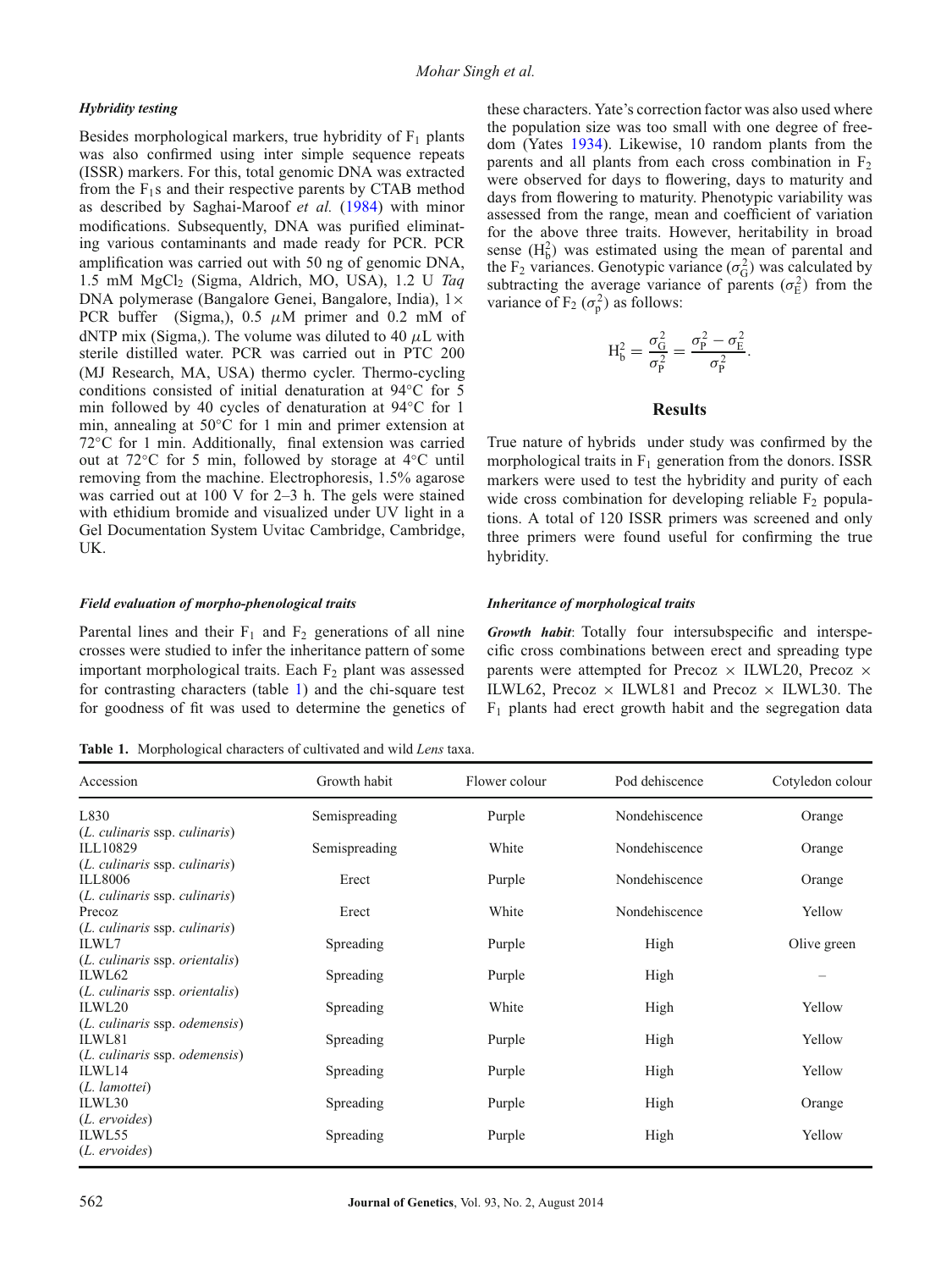in  $F_2$  generation fitted well in 3:1 (erect : spreading) growth habit phenotypic ratio (table [2\)](#page-2-0). However, the spreading type of growth habit has also been observed to be incompletely dominant over erect growth habit in lentil wide crosses.

*Flower colour*: Flower colour in lentil has been observed to be a variable character viz; violet, white, pink, blue and purple. The cultivated genotypes viz; L830 and ILL8006 have purple flower colour, while ILL10829 and Precoz have white flower colour. Likewise, wild *Lens* taxa parental lines, namely ILWL7, ILWL62, ILWL81, ILWL14, ILWL30 and ILWL55 exhibited purple flower colour, while ILWL20 had white flower colour. For this trait, data could be recorded only in two crosses for purple  $\times$  white flower colour between cross combination of  $L830 \times ILWL20$  and ILL8006  $\times$  ILWL20 (table [2\)](#page-2-0). The segregation pattern indicated that purple flower colour is controlled by single dominant gene.

<span id="page-2-0"></span>**Table 2.** Segregation pattern of morphological traits in cultivated  $\times$  wild crosses.

|                                     |                                  |                | Growth habit                   |                                 |                                  |              |
|-------------------------------------|----------------------------------|----------------|--------------------------------|---------------------------------|----------------------------------|--------------|
| Cross                               | Generation                       |                | Observed segregation           | Expected ratio                  | Chi-square                       | $P$ value    |
|                                     |                                  | Erect          | Spreading                      |                                 |                                  |              |
| Precoz $\times$ ILWL 20             | F <sub>1</sub><br>F <sub>2</sub> | 20<br>345      | 131                            | $\overline{\phantom{0}}$<br>3:1 | 1.43                             | $0.2 - 0.3$  |
| Precoz $\times$ ILWL 62             | F <sub>1</sub>                   | 22             | $\equiv$                       | $\equiv$                        | $\equiv$                         |              |
|                                     | F <sub>2</sub>                   | 230            | 68                             | 3:1                             | 0.84                             | $0.3 - 0.5$  |
| Precoz $\times$ ILWL 81             | F <sub>1</sub>                   | 20             | $\overline{\phantom{0}}$       | $\overline{\phantom{0}}$        | $\qquad \qquad -$                |              |
| Precoz $\times$ ILWL 30             | F <sub>2</sub><br>$F_1$          | 60<br>15       | 22<br>$-$                      | 3:1<br>$\equiv$                 | 2.65<br>$\qquad \qquad -$        | $0.1 - 0.2$  |
|                                     | F <sub>2</sub>                   | 32             | 10                             | 3:1                             | 0.40                             | $0.5 - 0.7$  |
|                                     |                                  |                | Flower colour                  |                                 |                                  |              |
|                                     |                                  | Purple         | White                          |                                 |                                  |              |
| $\text{L}830 \times \text{ILWL}$ 20 | F <sub>1</sub>                   | 18             | $\overline{\phantom{0}}$       | $\overline{\phantom{m}}$        |                                  |              |
| ILL8006 $\times$ ILWL20             | F <sub>2</sub><br>F <sub>1</sub> | 237<br>16      | 69<br>$-$                      | 3:1<br>$\overline{\phantom{0}}$ | 1.36<br>$\equiv$                 | $0.3 - 0.5$  |
|                                     | F <sub>2</sub>                   | 155            | 51                             | 3:1                             | 1.43                             | $0.2 - 0.5$  |
|                                     |                                  |                | Cotyledon colour               |                                 |                                  |              |
|                                     |                                  | Orange         | Yellow                         |                                 |                                  |              |
| $\text{L}830 \times \text{ILWL}$ 14 | F <sub>1</sub>                   | 22             | $\overline{\phantom{0}}$       | $\overline{\phantom{m}}$        |                                  |              |
|                                     | F <sub>2</sub>                   | 498            | 179                            | 3:1                             | 1.06                             | $0.3 - 0.5$  |
| $\text{L}830 \times \text{ILWL}$ 55 | F <sub>1</sub><br>F <sub>2</sub> | 21<br>1116     | 351                            | $\overline{\phantom{0}}$<br>3:1 | $\equiv$<br>1.43                 | $0.2 - 0.3$  |
|                                     |                                  |                | Pod dehiscence                 |                                 |                                  |              |
|                                     |                                  | Dehiscent pods | Nondehiscent pods              |                                 |                                  |              |
| $L830 \times ILWL$ 7                | F <sub>1</sub>                   | 21             |                                |                                 |                                  |              |
|                                     | F <sub>2</sub>                   | 332            | 102                            | 3:1                             | 0.90                             | $0.3 - 0.5$  |
| ILL10829 $\times$ ILWL 7            | F <sub>1</sub><br>F <sub>2</sub> | 23<br>217      | $\overline{\phantom{0}}$<br>73 | $\equiv$<br>3:1                 | $\equiv$<br>0.55                 | $0.9 - 0.95$ |
| ILL8006 $\times$ ILWL 62            | F <sub>1</sub>                   | 12             | $\equiv$                       | $\overline{\phantom{0}}$        | $\qquad \qquad -$                |              |
|                                     | F <sub>2</sub>                   | 294            | 99                             | 3:1                             | 0.45                             | $0.7 - 0.9$  |
| Precoz $\times$ ILWL 20             | F <sub>1</sub>                   | 16<br>131      | $\overline{\phantom{0}}$<br>41 | $\equiv$<br>3:1                 | $\overline{\phantom{0}}$<br>0.15 | $0.7 - 0.9$  |
| ILL10829 $\times$ ILWL 81           | F <sub>2</sub><br>$F_1$          | 16             | $\overline{\phantom{0}}$       | $-$                             | $\equiv$                         |              |
|                                     | F <sub>2</sub>                   | 226            | 68                             | 3:1                             | 0.65                             | $0.3 - 0.5$  |
| $L830 \times ILWL$ 14               | $\rm F_1$                        | 12             | $\overline{\phantom{m}}$       | $\overline{\phantom{m}}$        | $\overline{\phantom{m}}$         |              |
| ILL10829 $\times$ ILWL 14           | F <sub>2</sub>                   | 149<br>15      | 39                             | 3:1                             | 2.22                             | $0.1 - 0.2$  |
|                                     | $F_1$<br>F <sub>2</sub>          | 68             | $\qquad \qquad -$<br>21        | $\qquad \qquad -$<br>3:1        | $\qquad \qquad -$<br>$0.10\,$    | $0.2 - 0.3$  |
| ILL 10829 $\times$ ILWL 30          | F <sub>1</sub>                   | 10             | $\overline{\phantom{0}}$       | $\overline{\phantom{0}}$        | $\overline{\phantom{0}}$         |              |
|                                     | F <sub>2</sub>                   | 122            | 44                             | 3:1                             | 0.00                             | $0.9 - 0.95$ |
| ILL8006 $\times$ ILWL 55            | F <sub>1</sub><br>F <sub>2</sub> | 12<br>120      | 44                             | $\qquad \qquad -$<br>3:1        | $\overline{\phantom{0}}$<br>0.15 | $0.7 - 0.9$  |
|                                     |                                  |                |                                |                                 |                                  |              |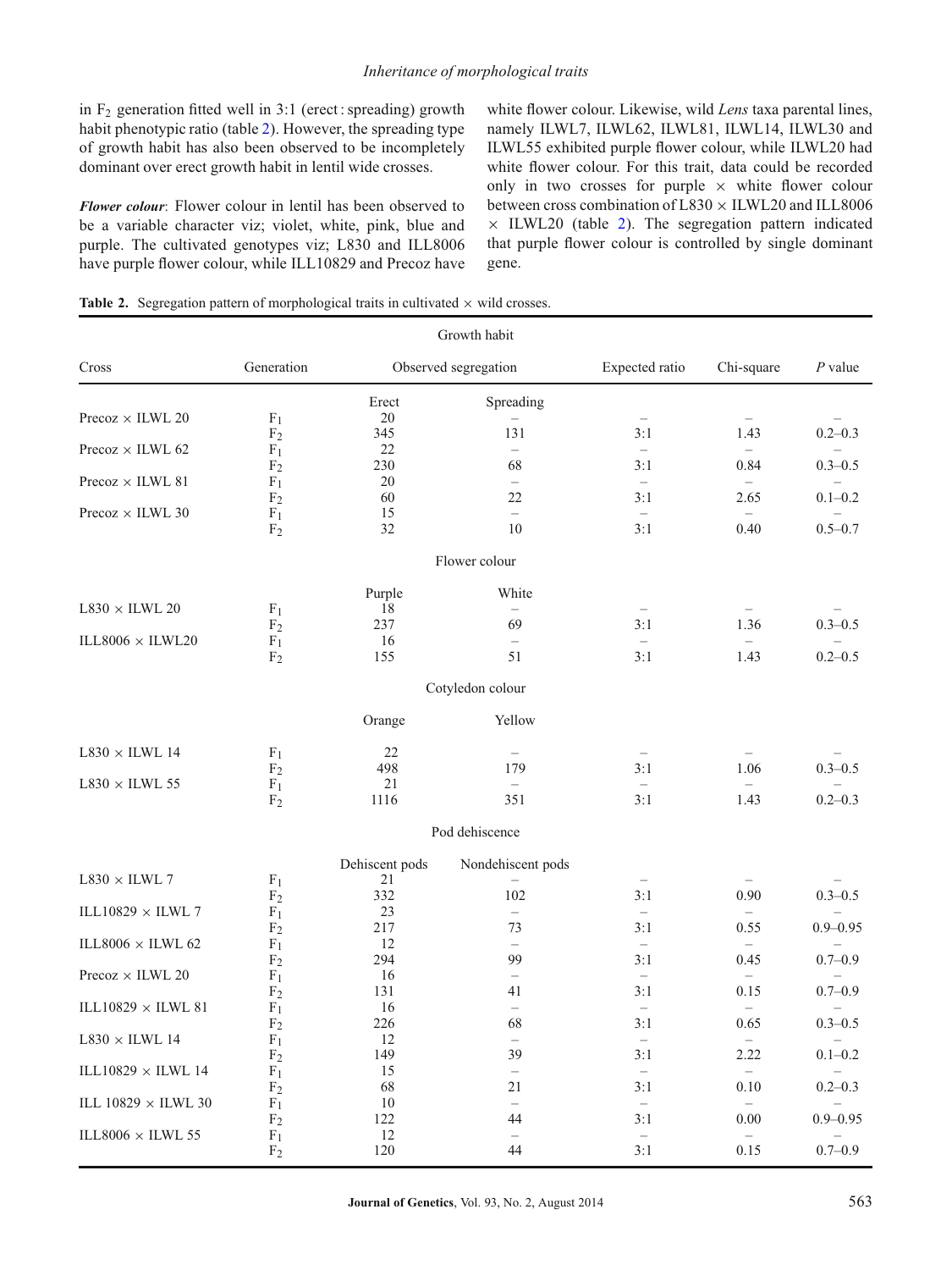|                                                   |                                                                  | Days to flowering                                                                                                                                                                                                               |                                        |                      |                              | Days to maturity |                           |                   |                                                 |      | Days from flowering to maturity                                                                                                                                                                                |                  |
|---------------------------------------------------|------------------------------------------------------------------|---------------------------------------------------------------------------------------------------------------------------------------------------------------------------------------------------------------------------------|----------------------------------------|----------------------|------------------------------|------------------|---------------------------|-------------------|-------------------------------------------------|------|----------------------------------------------------------------------------------------------------------------------------------------------------------------------------------------------------------------|------------------|
| Parent/population                                 | Range                                                            | Mean                                                                                                                                                                                                                            | CV (%)                                 | $H^2_{\phantom{2}b}$ | Range                        | Mean             | CV (%)                    | $H^2_{\  \, b}$   | Range                                           | Mean | CV (%)                                                                                                                                                                                                         | $\mathrm{H}^2$ b |
| $-830$                                            | $36.0 - 38.0$                                                    | 37.0                                                                                                                                                                                                                            |                                        |                      | $84.0 - 87.0$                |                  |                           |                   | $18.0 - 49.0$                                   |      |                                                                                                                                                                                                                |                  |
| LWL7                                              |                                                                  | 98.6                                                                                                                                                                                                                            |                                        |                      | $32.0 - 137.0$               |                  |                           |                   | $36.3 - 37.0$                                   |      |                                                                                                                                                                                                                |                  |
| $.830 \times$ ILWL7 (F <sub>2</sub> )             | $95.7 - 100.0$<br>$95.0 - 106.0$                                 | 23360009<br>238292                                                                                                                                                                                                              |                                        | 0.84                 | 44.0-159.0                   |                  |                           | 0.81              | $49.0 - 53.0$                                   |      |                                                                                                                                                                                                                | 0.78             |
| L10829                                            | 42.0-46.0                                                        |                                                                                                                                                                                                                                 |                                        |                      | $79.0 - 83.0$                |                  |                           |                   | $36.0 - 37.0$                                   |      | $\frac{1}{1}$ .5                                                                                                                                                                                               |                  |
| LWL7                                              | $95.7 - 100.0$                                                   |                                                                                                                                                                                                                                 |                                        |                      | $32.0 - 137.0$               |                  |                           |                   |                                                 |      |                                                                                                                                                                                                                |                  |
| $\pm 10829 \times \text{HWL7 (F2)}$               | $11.0 - 113.0$                                                   |                                                                                                                                                                                                                                 |                                        | $\overline{0.8}$     |                              |                  |                           | 0.79              | $36.3 - 37.0$<br>$43.5 - 48.0$                  |      | $rac{6}{4}$                                                                                                                                                                                                    | 0.77             |
| LL8006                                            |                                                                  |                                                                                                                                                                                                                                 | 4.5                                    |                      | $154.5 - 161.0$<br>70.0-74.0 |                  |                           |                   |                                                 |      | $\frac{8}{1.8}$                                                                                                                                                                                                |                  |
| LWL62                                             | $38.0 - 42.0$<br>91.0-99.0                                       |                                                                                                                                                                                                                                 |                                        |                      | $.20.0 - 123.0$              |                  |                           |                   | $31.0 - 32.0$<br>$24.0 - 29.0$                  |      |                                                                                                                                                                                                                |                  |
| $LL8006 \times ILWL62 (F2)$                       | $.07.5 - 113.0$                                                  |                                                                                                                                                                                                                                 | $\Xi$                                  | 0.79                 | $-162.5$                     |                  | $\frac{1}{2}$ .           | 0.81              | $39.5 - 49.5$<br>$38.0 - 39.0$                  |      | $28404$<br>$-0404$                                                                                                                                                                                             | 0.80             |
| Precoz                                            |                                                                  |                                                                                                                                                                                                                                 |                                        |                      | $77.0 - 80.0$                |                  |                           |                   |                                                 |      |                                                                                                                                                                                                                |                  |
| LWL20                                             |                                                                  |                                                                                                                                                                                                                                 |                                        |                      | $.31.0 - 135.0$              |                  |                           |                   |                                                 |      |                                                                                                                                                                                                                |                  |
| recoz $\times$ ILWL20 (F <sub>2</sub> )           | $39.0 - 42.0$<br>$91.8 - 96.0$<br>$90.5 - 98.0$<br>$42.0 - 46.0$ |                                                                                                                                                                                                                                 |                                        | 0.69                 |                              |                  | 1.4                       | 0.73              | $39.0 - 39.2$<br>$52.5 - 60.0$<br>$36.0 - 37.0$ |      |                                                                                                                                                                                                                | 0.77             |
| L10829                                            |                                                                  |                                                                                                                                                                                                                                 |                                        |                      | $143.0 - 158.0$<br>79.0-83.0 |                  | 2.5                       |                   |                                                 |      | $\frac{15}{10}$                                                                                                                                                                                                |                  |
| <b>IS TM</b>                                      | $62.9 - 67.0$                                                    |                                                                                                                                                                                                                                 |                                        |                      | $24.0 - 126.0$               |                  | 0.6                       |                   | $59.0 - 61.1$                                   |      | $\frac{4}{2}$                                                                                                                                                                                                  |                  |
| $\pm 10829 \times \text{HWL81}$ (F <sub>2</sub> ) | $.26.5 - 132.5$                                                  |                                                                                                                                                                                                                                 |                                        | 0.83                 | $156.5 - 162.5$<br>84.0-87.0 |                  |                           | 0.88              | $30.0 - 32.0$                                   |      |                                                                                                                                                                                                                | 0.81             |
| 830                                               | $36.0 - 38.0$                                                    |                                                                                                                                                                                                                                 |                                        |                      |                              |                  |                           |                   | 48.0-49.0                                       |      |                                                                                                                                                                                                                |                  |
| WLI4                                              | $92.0 - 98.0$                                                    |                                                                                                                                                                                                                                 |                                        |                      | $30.0 - 135.0$               |                  | $rac{6}{11}$ $rac{6}{11}$ |                   | $37.0 - 38.0$<br>44.5-52.0                      |      | $\frac{2.3}{1.8}$                                                                                                                                                                                              |                  |
| $.830 \times$ ILWL14 (F <sub>2</sub> )            | 97.0-105.5                                                       |                                                                                                                                                                                                                                 |                                        | 0.66                 | $(42.0 - 150.0)$             |                  | $2.1$<br>$2.5$<br>$1.6$   | 0.72              |                                                 |      | $\mathcal{C}$                                                                                                                                                                                                  | 0.75             |
| L10829                                            | $42.0 - 46.0$                                                    |                                                                                                                                                                                                                                 |                                        |                      | 79.0-83.0                    |                  |                           |                   | $36.0 - 37.0$                                   |      |                                                                                                                                                                                                                |                  |
| LWL14                                             | $92.0 - 98.0$                                                    |                                                                                                                                                                                                                                 |                                        |                      | $30.0 - 135.0$               |                  |                           |                   | $37.0 - 38.0$<br>42.0 – 44.5                    |      | $\frac{1}{1} \cdot \frac{8}{4}$                                                                                                                                                                                |                  |
| LL10829 $\times$ ILWL14 (F <sub>2</sub> )         | $14.0 - 116.0$                                                   |                                                                                                                                                                                                                                 |                                        | 0.69                 | $56.0 - 160.5$               |                  | 0.9                       | 0.74              |                                                 |      |                                                                                                                                                                                                                | 0.79             |
| L10829                                            | 42.0-46.0                                                        |                                                                                                                                                                                                                                 |                                        |                      | $79.0 - 83.0$                |                  | 2.5                       |                   | $36.0 - 37.0$                                   |      | $\ddot{5}$                                                                                                                                                                                                     |                  |
| LWL30                                             | $89.0 - 95.0$                                                    |                                                                                                                                                                                                                                 |                                        |                      | $.21.0 - 124.0$              |                  |                           |                   | $29.0 - 32.0$                                   |      | 6.9                                                                                                                                                                                                            |                  |
| $\text{L}10829 \times \text{HWL30 (F2)}$          | $92.0 - 108.0$                                                   |                                                                                                                                                                                                                                 |                                        | 0.70                 | $40.0 - 156.5$               |                  |                           | 0.74              | $48.0 - 48.5$                                   |      | 3.8                                                                                                                                                                                                            | 0.78             |
|                                                   | $38.0 - 42.0$                                                    |                                                                                                                                                                                                                                 |                                        |                      | $70.0 - 74.0$                |                  |                           |                   | $31.0 - 32.0$                                   |      | $\frac{8}{1}$                                                                                                                                                                                                  |                  |
|                                                   |                                                                  |                                                                                                                                                                                                                                 |                                        |                      | $33.0 - 135.0$               |                  |                           |                   | $35.0 - 38.0$                                   |      |                                                                                                                                                                                                                |                  |
| LL8006 $\times$ ILWL55 (F <sub>2</sub> )          | $95.0 - 107.5$                                                   | 103.0                                                                                                                                                                                                                           |                                        | 0.78                 | 48.0 - 157.0                 |                  |                           | $\overline{0.71}$ | $49.5 - 53.0$                                   |      | $\overline{6}$                                                                                                                                                                                                 | 0.79             |
| LL8006<br>LWL55                                   | $95.0 - 100.0$                                                   | $\Xi_{0}^{2}$ de 20 de 40 de 20 de 20 de 40 de 21 de 22 de 22 de 22 de 22 de 22 de 22 de 22 de 22 de 22 de 22 de 22 de 22 de 22 de 22 de 22 de 22 de 22 de 22 de 22 de 22 de 22 de 22 de 22 de 22 de 22 de 22 de 22 de 22 de 22 | ーの425070520503805241041500000000000000 |                      |                              |                  |                           |                   |                                                 |      | a vo vo v – v a a a a co c c a c v a c v v a v a t v a c<br>v v o v v d – v a v a c v v o c x c c v a c v d v d v d v – v a c v d v d v d<br>d v o v a d v d v d v a c v a c c c c m c v a c v a v a c v d v d |                  |

Table 3. Range, mean, coefficient of variation ( $CV\%$ ) and heritability ( $H^2$  b) for three characters in lentil wide crosses. **Table 3.** Range, mean, coefficient of variation (CV%) and heritability (H2 b) for three characters in lentil wide crosses.

<span id="page-3-0"></span>564 **Journal of Genetics**, Vol. 93, No. 2, August 2014

*Mohar Singh et al.*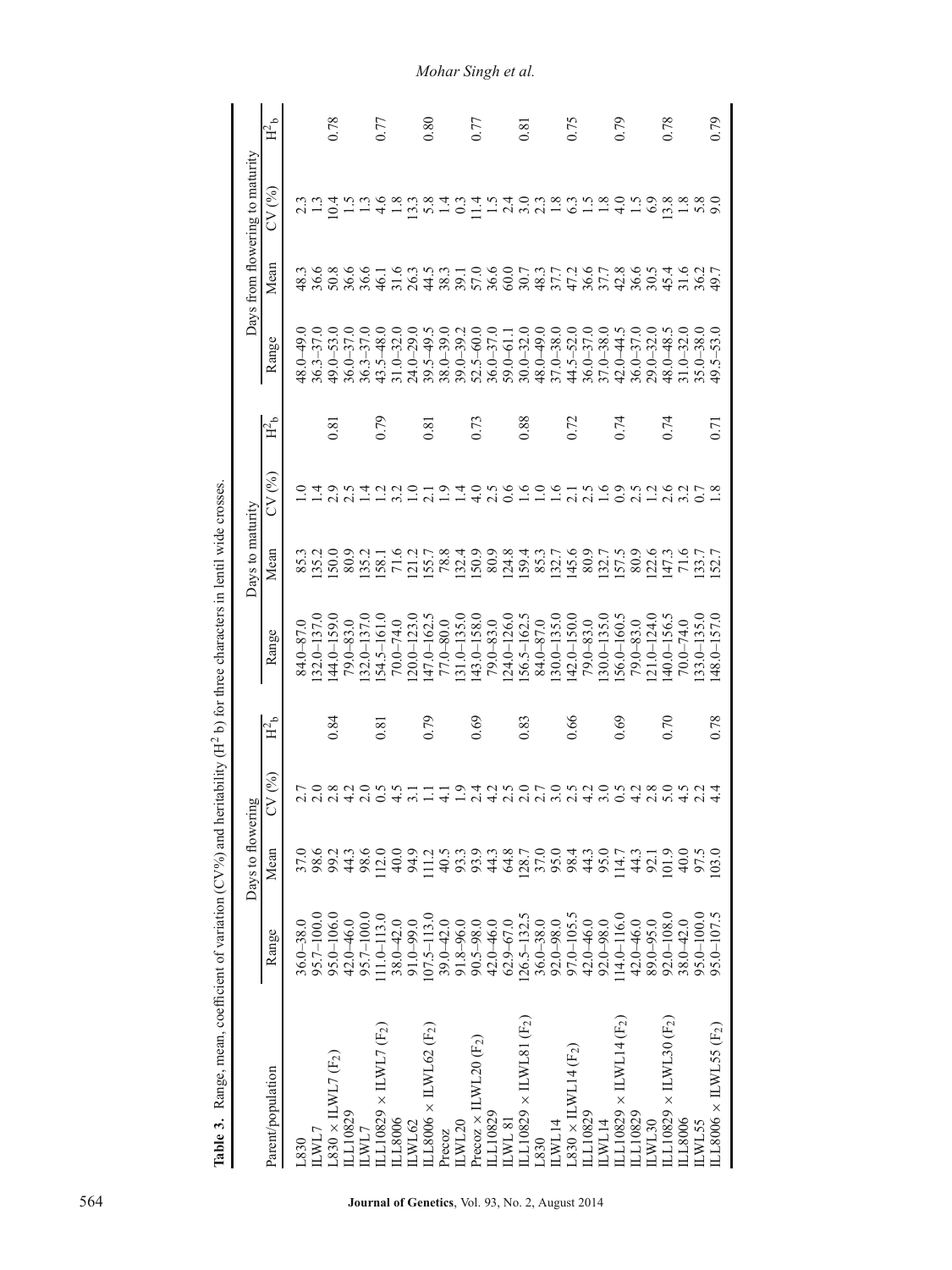*Cotyledon colour*: Cotyledons are sporophytic tissues and their colours can be visualized in the freshly harvested and threshed seeds. Two cross combinations were attempted between orange and yellow cotyledon colours for L830  $\times$ ILWL14 and L830  $\times$  ILWL55 revealed that all the F<sub>1</sub> plants had orange cotyledon colour and the  $F_2$  analysis of each cross combination exhibited that the character segregated into 3:1 (orange:yellow cotyledon colour) Mendelian segregating ratio (table [2\)](#page-2-0).

*Pod dehiscence*: Inheritance of pod dehiscence was studied in nine inter subspecific and interspecific crosses (L830  $\times$ ILWL7, ILL10829  $\times$  ILWL7, ILL8006  $\times$  ILWL62, Precoz  $\times$  ILWL20, ILL10829  $\times$  ILWL81, L830  $\times$  ILWL14, ILL10829  $\times$  ILWL14, ILL10829  $\times$  ILWL30 and ILL8006  $\times$ ILWL55) of lentil.  $F_1$  generations of each cross combination revealed that dehiscence trait was dominant over non-dehiscence (table [2\)](#page-2-0). In the  $F_2$  generation of all crosses, the character segregated into 3:1 phenotypic ratio (dehiscence: nondehiscence pods).

#### *Variability studies of phenological traits*

The range, coefficient of variability and heritability of  $F_2$ populations of all nine wide crosses were studied for days to flowering, days to maturity and days from flowering to maturity (table [3\)](#page-3-0). Mean number of days to flowering and maturity in  $F_2$  generations were greater and wider than the mid-parent values in majority of crosses. However, large portion of  $F_2$  population of most of the wide crosses matured later than the parental lines. Likewise, the pattern for length of flowering–maturity period in most of the wide crosses was towards higher side than the parents. Heritability was also high in magnitude for almost all  $F_2$  cross combinations.

## **Discussion**

In the present investigation, wide hybridization was attempted between cultivated and wild *Lens* taxa with the objective of transferring useful traits from the wild annual *Lens* species into cultivated varieties for broadening the genetic base (Singh *et al.* [2013\)](#page-5-1). Establishing the true hybrid nature of wide crosses in the beginning of an experiment is very important to develop reliable segregating populations for mapping of genes controlling desirable trait of interest. We made use of ISSR markers for this purpose. ISSRs are dominant markers and in order to rule out the possibility of selfing, only the male parent specific markers, which express in the hybrid, are useful.

Segregation pattern of growth habit revealed that the trait is controlled by single dominant gene. Ladizinsky [\(1979\)](#page-5-8) had also reported the inheritance of growth habit and suggested that it is incompletely dominant over erect growth habit and proposed gene symbol *Gh* for erect growth and symbol *ghgh* for semispreading type. In contrast, spreading growth habit was suggested to be completely dominant over erect type and proposed gene symbols *Ert* (dominant) for spreading type and symbols *ert ert* (homozygous recessive) for erect type in intervarietal crosses (Emami and Sharma [1999;](#page-5-9) Kumar [2002;](#page-5-10) Mishra [2004\)](#page-5-11) of lentil. Likewise, flower colour between purple and white parents indicated that the trait is also controlled by single dominant gene. Crosses between the parents of orange and yellow cotyledon colour showed that the  $F_1$  generation had orange cotyledon colour and in  $F_2$  generation, the trait appeared in the segregation of 3:1 phenotypic ratio, suggesting that orange cotyledon colour is dominant over yellow. Similar observations were reported by other researchers also in cultivated  $\times$  cultivated lentil crosses (Vandenberg and Slikard [1989;](#page-5-12) Malaviya and Shukla [1990](#page-5-13) Emami [1996;](#page-5-14) Hoque *et al.* [2002;](#page-5-15) Kumar [2002\)](#page-5-10). Vandenberg and Slikard [\(1989\)](#page-5-12) proposed *Yc* gene symbol for orange and *yc* for yellow cotyledon colour. A digenic control of cotyledon colour in lentil was concluded by Emami and Sharma [\(1996\)](#page-5-16). Pod dehiscence in wild lentil is a common problem and the inheritance pattern of this important trait was estimated in all the nine crosses and the data exhibited that pod dehiscence character is under the control of a single dominant gene. Further, the genetics of the above four qualitative characters suggested their monogenic inheritance of plant growth habit (erect growth habit being dominant over spreading habit), flower colour (purple is dominant over white), cotyledon colour (orange colour being dominant over yellow colour) and pod dehiscence (dehiscent pods being dominant over nondehiscent pods). This study also helped in understanding the genetics of these morphological traits in intersubspecific and interspecific crosses. The inheritance pattern of these results also helped us to identify true  $F_1$  hybridity of wide crosses through morphological markers.

## *Relationship among days to flowering, maturity and flowering–maturity period*

All nine cross combinations were also assessed for days to flowering, maturity and flowering-maturity period using range, mean and coefficient of variation of parents and  $F_2$ population of each cross. The results revealed sufficient variability and differences in range of  $F_2$  generation for majority of crosses in days to flowering and maturity due to early and late segregants and the appearance of late flowering and maturity segregants in almost all  $F<sub>2</sub>$  crosses, suggesting fixing of late maturing wild alleles in the segregant populations. The study further suggested that the numbers of days taken to flowering and from flowering to maturity are governed by independent sets of genes. However, high heritability values indicated less environmental influence on these important phenological traits.